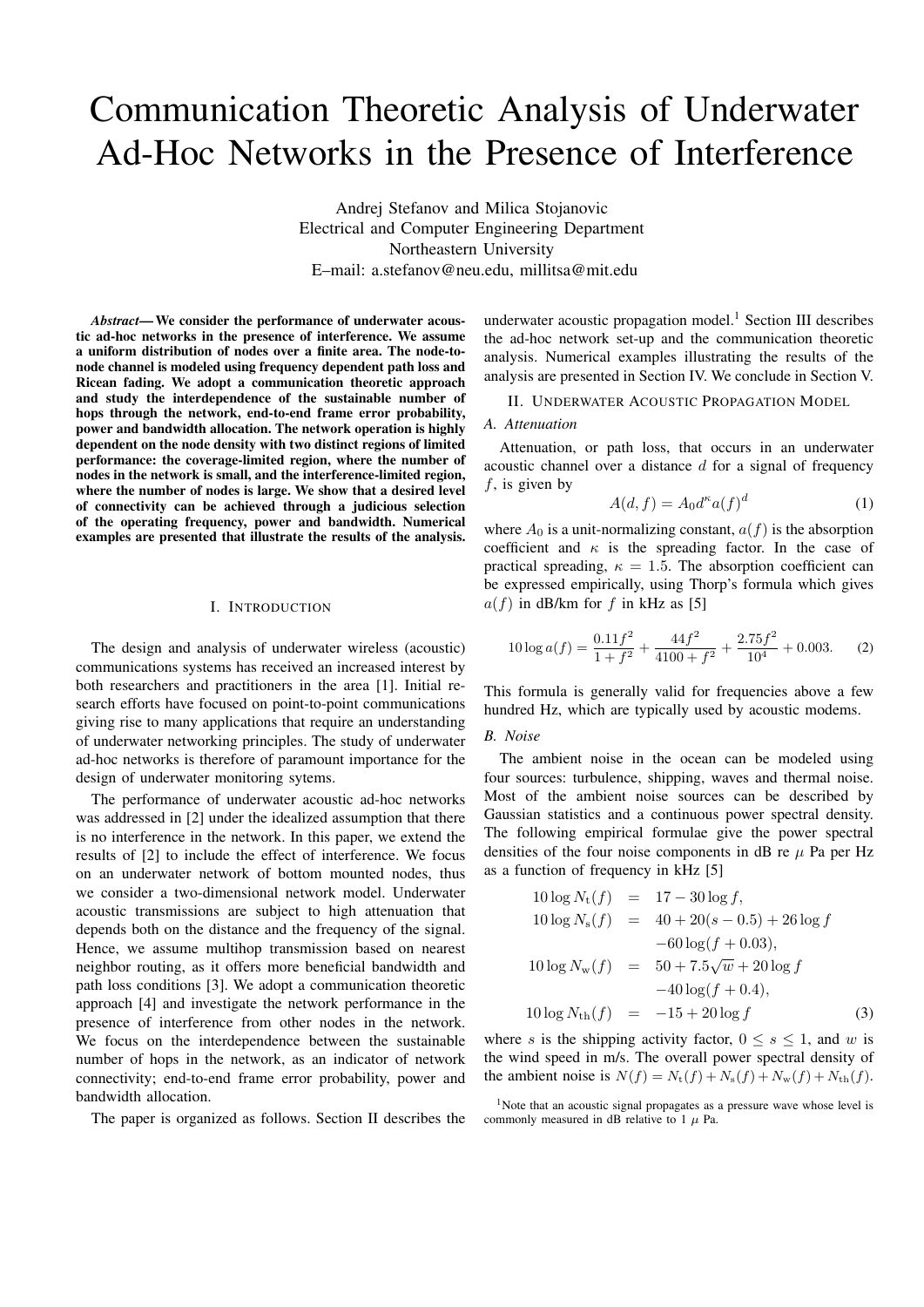

Fig. 1. Uniform network setup.

### *A. Network Topology*

We consider a network of bottom mounted nodes, i.e., a two dimensional network that provides coverage over a certain area. Let the area of the network be a circle of radius *r*. We assume a uniform distribution of nodes in the network as depicted in Figure 1. Given the number of nodes in the network, *N*, and the area of the network, *A*, the density of the network is

$$
\rho_s = \frac{N}{\mathcal{A}}.\tag{4}
$$

Given the uniform node distribution, the distance between the nodes is

$$
d = \frac{c}{\sqrt{\rho_s}}\tag{5}
$$

where *c* is a constant that depends on the node placement (grid pattern). Without loss of generality we assume that  $c = 1$ .

We assume multihop transmission based on nearest neighbor routing. This is an energy saving strategy, hence it may be attractive for networks with battery-powered nodes. As the longest multihop route in the network is along the diameter of the network,  $D = 2\sqrt{\frac{\mathcal{A}}{\pi}}$ , the maximum number of hops,  $n_h^{\text{max}}$  is

$$
n_h^{\text{max}} = \frac{D}{d} = \frac{2}{\sqrt{\pi}} \sqrt{N}.
$$
 (6)

Let the average number of hops for a multihop route be denoted as  $\overline{n}_h$ . Then, as long as the probability distribution of the number of hops is symmetric, that is, as long as very long and very short routes are much less likely than routes with an average number of hops, we have [4]

$$
\overline{n}_h = \frac{n_h^{\text{max}}}{2} = \sqrt{\frac{N}{\pi}}.\tag{7}
$$



Fig. 2. Interfering nodes in the network.

# *B. Interference Model*

In order to illustrate the effect of interference, we focus on a single transmission from a source node to a destination node, as depicted in Figure 2. We impose a protocol constraint: no nodes that are at the same distance from the destination node as the source node are allowed to transmit in the same time slot and in the same frequency band as the source during the source node's transmission.

The remaining nodes that may interfere with the source's transmission are organized in tiers. Assuming a hexagonal grid as an approximation of the network topology, there will be at most 12 interfering nodes in tier 1, 18 interfering nodes in tier 2, etc. A scenario where all nodes in the network transmit at the same time is unrealistic, as some nodes will be receiving while others transmit. Figure 2 depicts a scenario where a half of the nodes in tier 1 and a third of the nodes in tier 2 transmit at the same time and in the same frequency band as the source, thus creating interference. Assuming that all the nodes transmit with some constant power spectral density (p.s.d.) *S*, the combined interference from the nodes in the first and second tier is

$$
I(f) \approx \frac{c_1 S}{A(2d, f)} + \frac{c_2 S}{A(3d, f)}
$$
(8)

where  $c_1 \leq 12$  and  $c_2 \leq 18$  are constants indicating the number of interfering nodes in tiers 1 and 2, respectively. In the example presented in Figure 2, we have  $c_1 = c_2 = 6$ . As there are multiple interfering nodes in the network, we assume that the interference is Gaussian with p.s.d.  $I(f)$ .

Using the attenuation  $A(d, f)$ , the noise p.s.d.  $N(f)$  and the interference p.s.d.  $I(f)$ , we can evaluate the signal to interference plus noise ratio (SINR) observed over a distance *d*, as shown in Figure 3. We observe that there is a preferred operating frequency,  $f_o(d)$ , which depends on the distance, *d*. The factor  $[A(d, f)(N(f) + I(f))]^{-1}$  is maximized at this frequency. Figure 4 presents this preferred operating frequency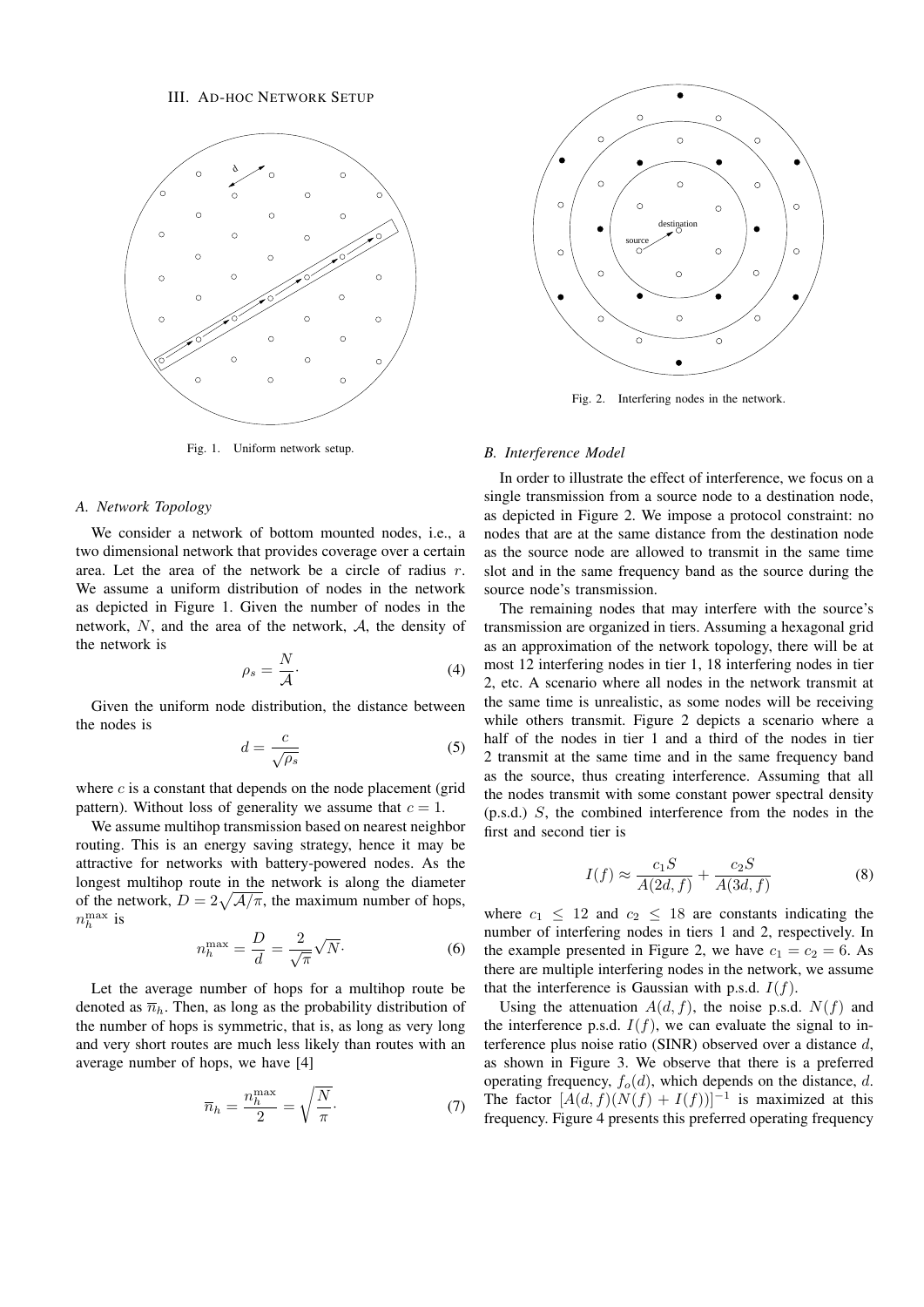as a function of the distance, given a transmit p.s.d. level of  $S = 150$  dB re  $\mu$  Pa per Hz for *f* in kHz.



Fig. 3. The signal to noise plus interference ratio for various distances *d*. The transmit power spectral density is  $S = 150$  dB re  $\mu$  Pa per Hz. The spreading factor is  $\kappa = 1.5$ .



Fig. 4. Operating frequency  $f_o(d)$ . The transmit power spectral density is  $S = 150$  dB re  $\mu$  Pa per Hz. The spreading factor is  $\kappa = 1.5$ .

### *C. Multihop Transmission*

We assume uncoded BPSK transmission with a simple demodulate-and-forward relaying strategy. The end-to-end frame error probability (FEP) for a multihop route with *n<sup>h</sup>* hops is given by

$$
p_{\text{route}} = 1 - (1 - p_b)^{Ln_h} \tag{9}
$$

where  $p_b$  denotes the bit error probability of a single node-tonode link, and *L* denotes the frame size in bits.

We consider the quality-of-service for the network in terms of the maximum allowed end-to-end route FEP, i.e., we require that  $p_{\text{route}} \leq p_{\text{route}}^{\max}$ . Let the number of hops that can be sustained by the network, i.e., the number of hops that can satisfy the maximum end-to-end route FEP, be denoted by  $n_{\rm sh}$ . From Eq. (9), it follows that  $n_{\rm sh}$  can be calculated as

$$
n_{\rm sh} = \frac{1}{L} \frac{\log(1 - p_{\rm route}^{\rm max})}{\log(1 - p_b)} \approx \frac{1}{L} \frac{p_{\rm route}^{\rm max}}{p_b}.
$$
 (10)

While the analysis does not consider it explicitly, note that  $n_{\text{sh}}$  and  $n_h^{\text{max}}$  will in practice be chosen as nearest integers. Under the assumption of a Ricean fading model for the nodeto-node channel [6], and assuming that perfect channel state information is available at the receiver, the bit error probability,  $p<sub>b</sub>$ , can be upper bounded as [7]

$$
p_b \le \frac{1+\mathcal{K}}{1+\mathcal{K} + \gamma(d,f)} \exp\left(-\frac{\mathcal{K}\gamma(d,f)}{1+\mathcal{K} + \gamma(d,f)}\right) \tag{11}
$$

where *K* denotes the Ricean fading factor and  $\gamma$  denotes the SINR. We assume that the attenuation, noise and interference are constant over the operational bandwidth *B*, so that the SINR can be calculated at the operating frequency  $f<sub>o</sub>(d)$  as

$$
\gamma(d, f_o) = \frac{P}{A(d, f_o)(N(f_o) + I(f_o))B}.
$$
\n(12)

The frequency-nonselective assumption is a suitable approximation for systems with narrow bandwidth. It can also be extended to wideband multi-carrier systems, such as OFDM. In that case, the operating frequency,  $f_o(d)$ , would describe the performance on one of the carriers. The performance on the other carriers would correspond to the frequency  $f_o(d)$ shifted by multiples of subcarrier separation ∆*f*.

# IV. NUMERICAL RESULTS

We present numerical examples that examine the relationships between the sustainable number of hops, the end-to-end FEP, the signal power and the bandwidth. We assume Ricean fading for each node-to-node channel [6]. The Ricean fading factor is taken to be  $K = 10$ . We assume circular network of area  $A = 1000 \text{ km}^2$ . We assume the attenuation model given in Eq.  $(1)$  and neglect any fixed losses.<sup>2</sup> The frame size is  $L = 100$  bits. The spreading factor is  $\kappa = 1.5$ , the shipping activity factor is  $s = 0.5$ , and we assume calm conditions, that is, the wind speed is  $w = 0$  m/s.

Figure 5 presents the sustainable number of hops for an end-to-end FEP of  $10^{-2}$ , bandwidth  $B = 4$  kHz and transmit power  $P = 140$  dB re  $\mu$  Pa. The nodes are able to adjust their powers, so that the sustainable number of hops through the network never exceeds the maximum number of hops given in Eq. (6). The average number of hops given by Eq. (7) is also presented. We observe that when there are  $N \leq 30$  nodes, the network cannot provide connectivity. This is due to the fact that with so few nodes in the network, the nodes are too far apart to guarantee the required end-to-end FEP for the available transmit power. Hence, the network is coveragelimited. Contrary to this situation, when the number of nodes in the network is  $N \ge 560$ , we observe that the network can no longer sustain routes with the maximum number of hops. As we increase the number of nodes, while keeping the area of the network constant, the distance between the nodes decreases and the interference becomes stronger. Hence, the sustainable

<sup>&</sup>lt;sup>2</sup>Inclusion of additional frequency independent losses, and an adjustment of the background noise level to suit a particular environement and provide the necessary SINR margins, will scale the results in absolute value, but will not alter the general behavior.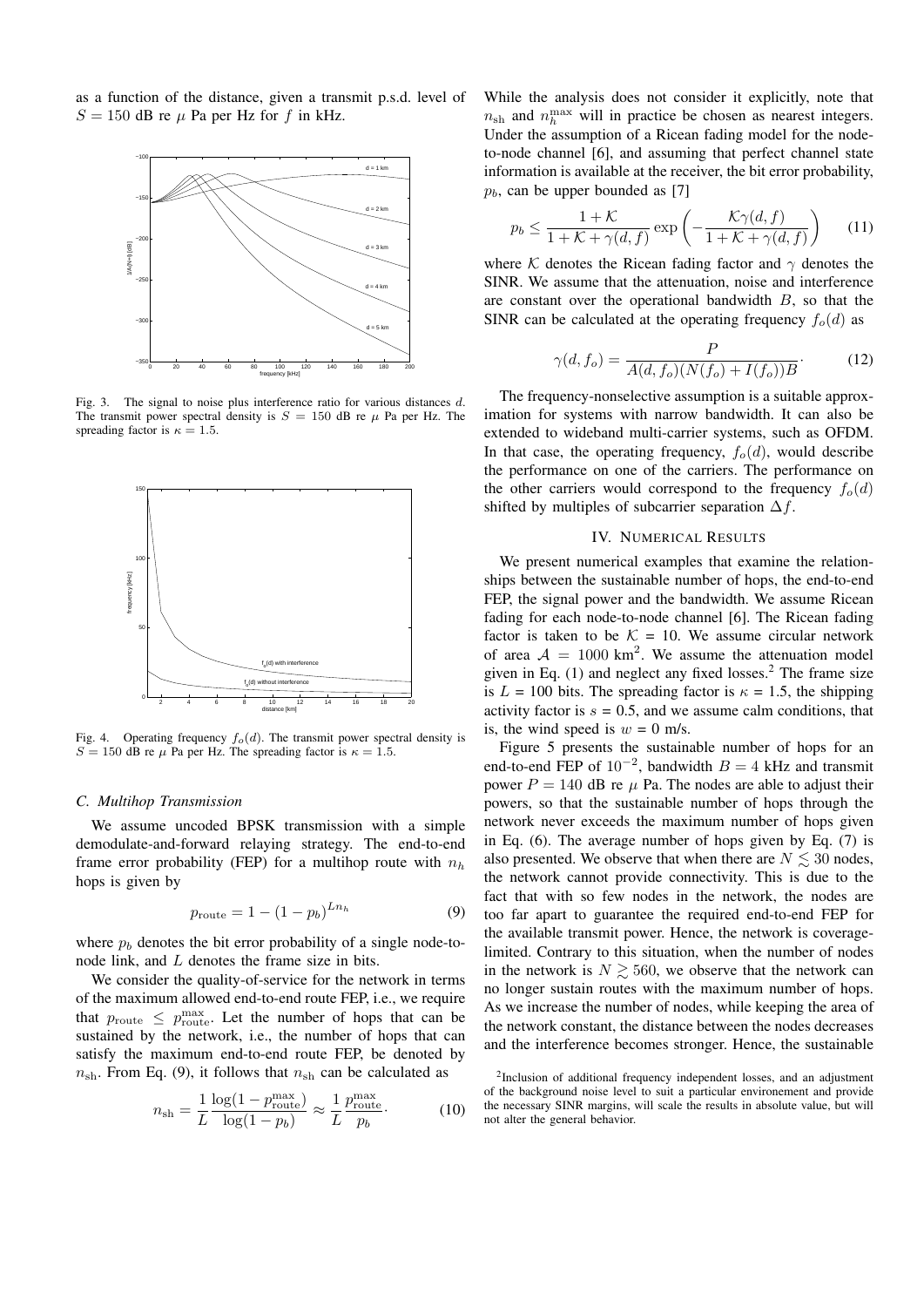number of hops begins to decrease. We note however, that even with  $N = 1000$  nodes in the network, the network can still maintain routes with an average number of hops. Nonetheless, the network is interference-limited. When the number of nodes in the network is between these values,  $30 \leq N \leq 560$ , the network can provide full connectivity and meet the target endto-end FEP.



Fig. 5. Sustainable number of node-to-node hops for a uniform network with Ricean fading. The area is  $A = 1000 \text{ km}^2$ , the bandwidth is  $B = 4 \text{ kHz}$ , the transmit power is  $P = 140$  dB re  $\mu$  Pa.

Figure 6 presents the sustainable number of hops for different values of the power. The end-to-end FEP is 10*−*<sup>3</sup> . The bandwidth is  $B = 4$  kHz. When the power is  $P = 168$  dB re  $\mu$  Pa the network provides full connectivity for all values of  $N < 1000$ . If the power is decreased to  $P = 164$  or 160 dB re  $\mu$  Pa, the network becomes interference-limited when the number of nodes in the network is  $N \ge 700$  and  $N \ge 400$ , respectively. The corresponding operating frequency and the minimum transmit power needed to achieve full connectivity, i.e.,  $n_{\text{sh}} = n_h^{\text{max}}$ , are illustrated in Figure 7.



Fig. 6. Sustainable number of node-to-node hops for a uniform network with Ricean fading for various powers *P*. The area is  $A = 1000 \text{ km}^2$ , the bandwidth is  $B = 4$  kHz.



Fig. 7. The operating frequency and transmit power for a uniform network with Ricean fading. The area is  $\mathcal{A} = 1000 \text{ km}^2$ , the bandwidth is  $B = 4 \text{ kHz}$ .

Figure 8 depicts the sustainable number of hops for different values of the bandwidth. The end-to-end FEP is 10*−*<sup>3</sup> . The power is  $P = 164$  dB re  $\mu$  Pa. We observe that the network behavior changes as we vary the bandwidth. For example, when the bandwidth is  $B = 1$  kHz the network provides full connectivity for all values of  $N < 1000$ . When the bandwidth is  $B = 2.5$  kHz, the network becomes interference-limited when the number of nodes is  $N \gtrsim 830$ . When the bandwidth is increased to  $B = 4$  kHz, the network becomes interferencelimited when the number of nodes exceeds  $N \ge 700$ . Note that this behavior is not inherent to the channel, but is rather due to the fact that we have used the same signal power in all three cases. In other words, while the signal power remains the same, the noise power increases with the increased bandwidth causing an overall degradation in the system performance.



Fig. 8. Sustainable number of node-to-node hops for a uniform network with Ricean fading for various bandwidths. The area is  $A = 1000 \text{ km}^2$ , the transmit power is  $P = 164$  dB re  $\mu$  Pa.

Figure 9 presents the sustainable number of hops for various values of the end-to-end FEP and transmit power. The bandwidth is  $B = 4$  kHz. We observe that for an end-to-end FEP of  $10^{-3}$  and  $P = 164$  dB re  $\mu$  Pa, the network becomes